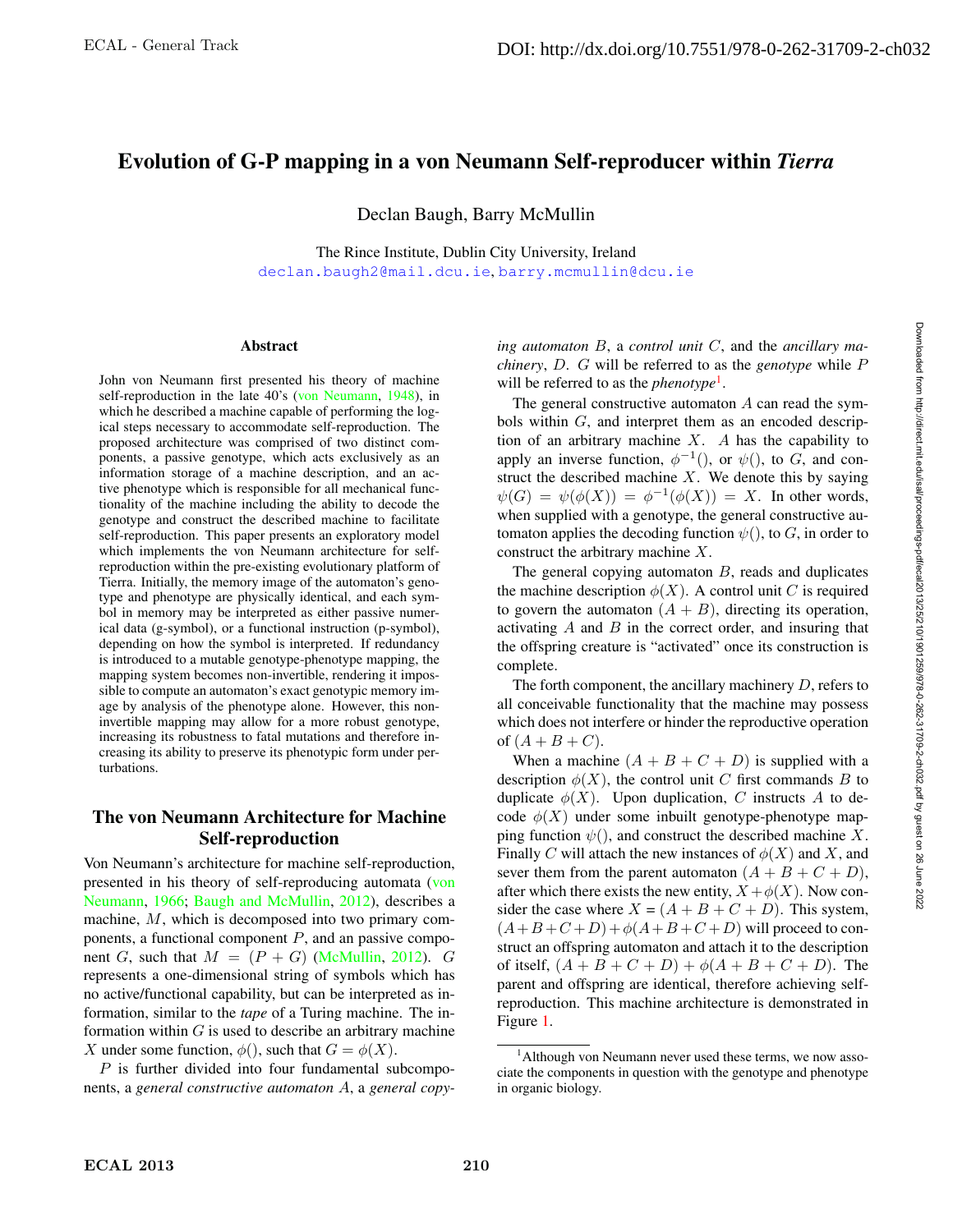Next we consider the case where a random phenotypic perturbation occurs during the construction of  $P$ , affecting D, so that a machine  $M = (P + G)$  produces  $M' = (P' +$ G), where  $P' = (A + B + C + D')$ . This machine  $(A + B')$  $B+C+D'+\phi(A+B+C+D)$  will proceed to decode and copy the unaltered G under a decoding function  $\psi()$ , to recreate the original machine  $M = (A + B + C + D) +$  $\phi(A + B + C + D)$ , and the phenotypic perturbation is not inherited. For the case where the perturbation affects the description of D in G, creating a machine  $M' = (A + B +$  $(C+D)+\phi(A+B+C+D'), M'$  will proceed to decode and copy  $G'$  under a decoding function  $\psi()$  to create a new machine,  $M'' = (A + B + C + D') + \phi(A + B + C + D'),$ where  $M'' = (P' + G')^2$ 

Should a random perturbation occur when copying the description of A to an offspring, which results in  $\phi(A' + B +$  $(C+D)$ , then the machine  $(A+B+C+D)+\phi(A'+B+C+D)$ D) will produce  $(A' + B + C + D) + \phi(A' + B + C + D)$ . It is possible that this machine will now have an altered general constructive automaton. Von Neumann/Burks stated "If the change is in  $A$ ,  $B$  or  $C$ , the next generation will be sterile." (von Neumann, 1966, p. 86), however it is conceivable that a perturbation within the description of A may only affect the decoding function  $\psi()$  without completely breaking its reproductive functionality.

This machine  $(P' + G')$  may not be sterile, but conduct the altered decoding function  $\psi^*()$  where  $\psi^*(G') =$  $\psi^*(\phi(P')) = (P')^*$ , to construct the machine  $((P')^* + G')$ . If there are changes in the mapping which allow  $(P')^* = P'$ , then the machine  $(P' + G')$  will self-reproduce successfully while conducting a different genotype-phenotype mapping (McMullin, 2000). We aim to scrutinise this intricate detail, and investigate if any additional mutational pathways may emerge as a result of a mutable genotype-phenotype mapping.

#### Implementation within the Tierra Platform

Tierra is an artificial life platform where populations of assembler language self-reproducing automatons (creatures) compete with one another within a one-dimensional circular core memory for both CPU time and memory space (Ray, 1991). Each Tierran automaton consists of a CPU with up to six registers, stack memory and an instruction pointer.

Typically, self-reproduction within Tierra is accomplished via *self-copying*, where a creature must inspect its entire memory image in order to construct an identical offspring. This mechanism is loosely analogous to the reproduction process which occurs in the RNA world hypothesis which posits that at the earlier stages of evolution, RNA acted as

both template and template-directed polymerase, and there existed no distinction between genotype and phenotype.

In order to implement the von Neumann architecture within the platform of Tierra, the seed automaton must enforce a division of labour between the storage of genetic information and the catalytic functionality, hence recognising the roles of genotype and phenotype.

The phenotype will naturally consist of the three subcomponents, a general constructive automaton A, a general copying automaton  $B$ , and a control unit  $C$ . The control unit segment of the automaton will calculate the offspring size and allocate memory space to construct the offspring. The general constructor segment will incorporate a mutable genotype-phenotype mapping to allow for inheritable variation which may result in new evolutionary trajectories with creatures conducting an altered genotype-phenotype mapping. The general constructor will incrementally read the symbols within the genotype and under some genotypephenotype mapping, will determine which p-symbols are to be written to the offspring phenotype. Upon construction of the offspring phenotype the copier is activated and the gsymbols within the parent's genotype are incrementally read and written to the offspring genotype. The control unit then activates the offspring automaton, and the reproductive cycle repeats.

# mRNA-Amino Acid Inspired Genotype-phenotype Mapping

In order to encode the phenotype of an automaton, an arbitrary genotype-phenotype mapping must be implemented. The evolutionary trajectory of such an automaton will be in part, determined by the nature of this arbitrarily elected mapping. We can only claim that any phenomenon observed will be specific and characteristic to the specific mapping system which is implemented. For the purpose of this project, a bijective, mono-alphabetic substitution cipher was chosen. This method was loosely based on the genetic code, in which an mRNA, consisting of a one-dimensional string of symbols (nucleotides), is transcribed into a specific string of symbols (amino acids). If a single letter in an mRNA codon gets perturbed, then the affected codon may result in the construction of a different amino acid.

If we implement a similar mapping system which allows perturbations to the genotype which may alter the description of the general constructor, specifically, altering the genotype-phenotype mapping function  $\psi()$ , then we would effectively be implementing a von Neumann reproducer which may give rise to new evolutionary trajectories operating an altered genotype-phenotype mapping.

This type of a mutable genotype-phenotype mapping was facilitated via the inclusion of a lookup table within the general constructor. The lookup table consists of a onedimensional string representing the full list of p-symbols available within the phenotype space.

<sup>&</sup>lt;sup>2</sup>It is worth noting that when a perturbation occurs within  $P$ , the perturbation is not inherited in further generations, however when the perturbation occurs within  $G$ , there is a generation delay between when the perturbation occurs in the genotype and when it is expressed in the phenotype.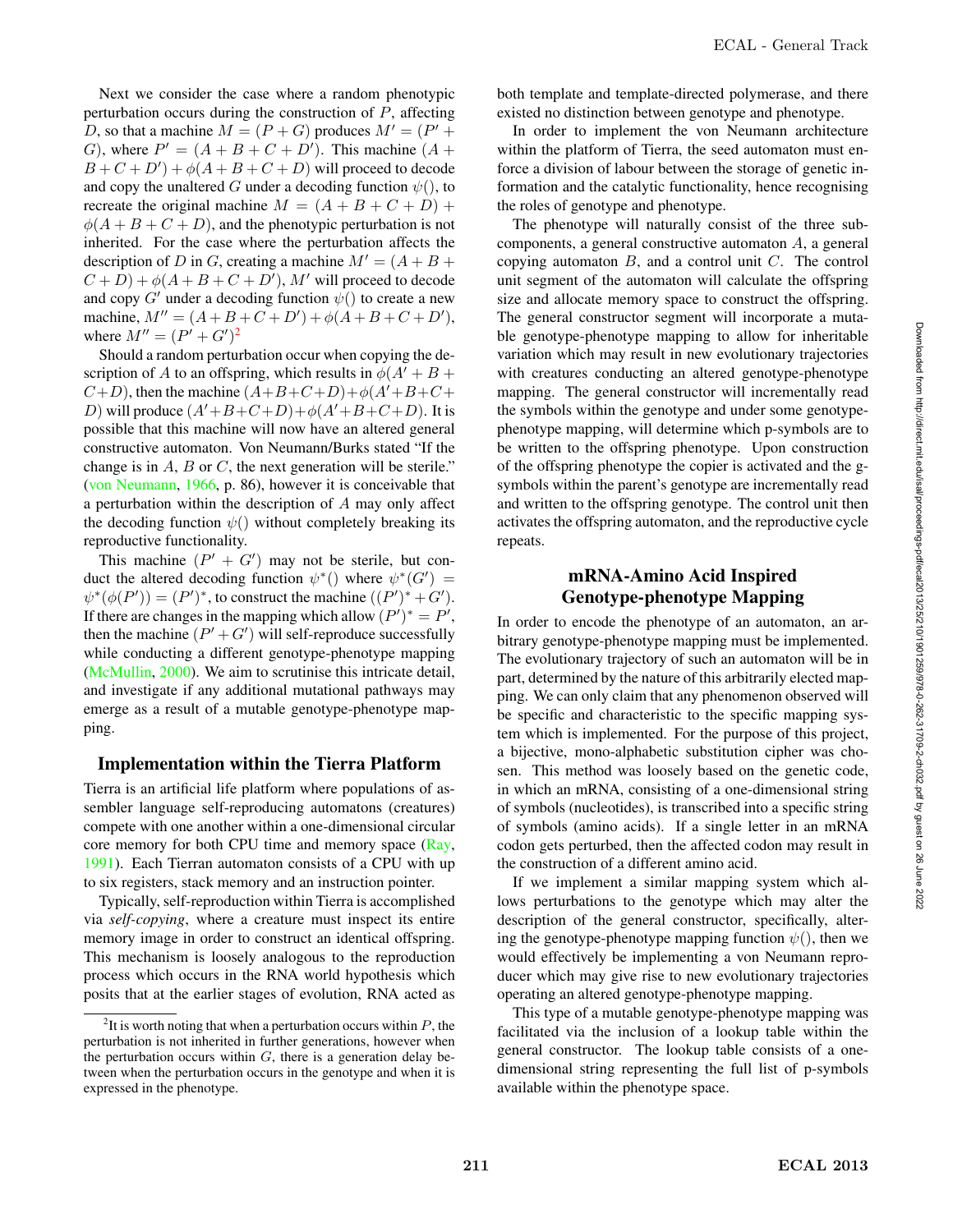

Figure 1: A schematic of the von Neumann style architecture of machine self-reproduction. Excerpted from McMullin (2012).

|                            | (Phenotype)                                                                                      |                                |                                                           |                           |                                                         |                     |                  |               |  |  |  |  |  |
|----------------------------|--------------------------------------------------------------------------------------------------|--------------------------------|-----------------------------------------------------------|---------------------------|---------------------------------------------------------|---------------------|------------------|---------------|--|--|--|--|--|
| ate<br>Address<br>Template | Self Inspection and<br><b>Offspring Allocation</b>                                               | Template<br>S<br><b>Addres</b> | Genotype-Encoding and<br>Offspring Phenotype Construction | ate<br>Address<br>ē<br>டி | Genotype-Copying and<br>Offspring Genotype Construction | Template<br>Address | Look-Up<br>Table | .<br>$\cdots$ |  |  |  |  |  |
|                            |                                                                                                  |                                |                                                           |                           |                                                         |                     |                  |               |  |  |  |  |  |
|                            | (Genotype)<br>ate<br>Address<br>Template<br>ess<br>⊾<br>Add<br><b>Machine Description</b><br>Tem |                                |                                                           |                           |                                                         |                     |                  |               |  |  |  |  |  |
| $\cdots$<br>1.1.1.1        |                                                                                                  |                                |                                                           |                           |                                                         |                     |                  |               |  |  |  |  |  |

Figure 2: A schematic of a von Neumann style ancestor in Tierra. The genotype-encoding and offspring phenotype construction, and the lookup table comprises the general constructive automaton. The genotype-copying and offspring genotype construction segment comprises the general copying automaton, and the self-inspection and offspring allocation segment comprises the control unit.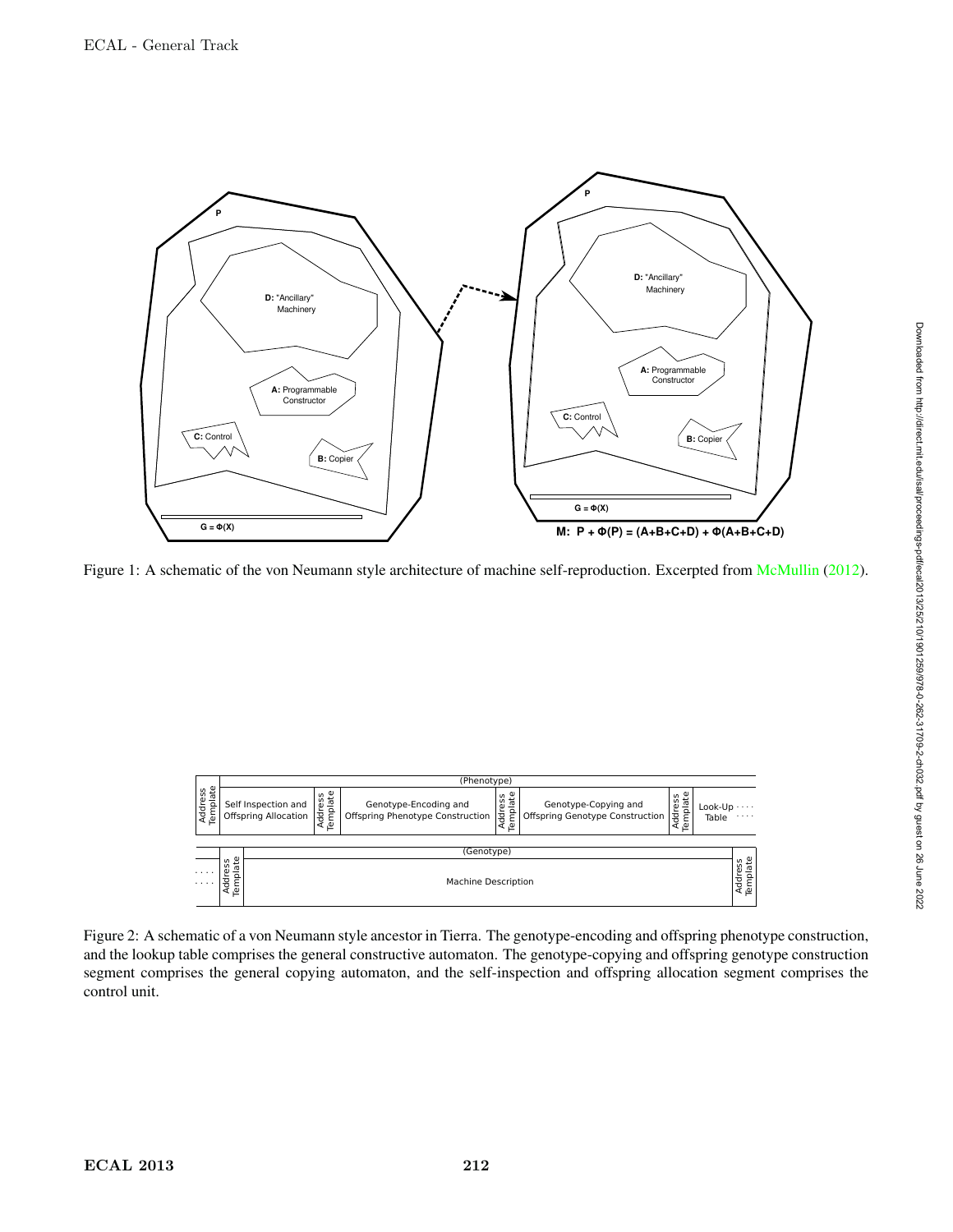During construction of an offspring phenotype, the parent's genotype is incrementally examined by the general constructor. The g-symbol at a memory location is read and interpreted as its underlying binary numerical value. The psymbol situated at the corresponding relative address in the lookup table is read, and is written to the offspring's phenotype where it will function as an active instruction. The general constructor sequentially executes this process for every location in the genotype in order to decode each g-symbol and construct the offspring phenotype.

In an attempt to replicate conditions early in the phase change from simple RNA replicators to a system of mRNA and amino acids, we implemented an identity mapping from genotype to phenotype, where the content of the onedimensional memory image of the genotype is physically identical to that of the phenotype. This situation is analogous to that of the RNA world hypothesis, where in order to replicate, an RNA molecule can act as both a functional catalyst, or a string of symbols to be interpreted, depending on whether it is acting as the catalyst or template.

In cryptography we would refer to this identity mapping as being an encryption in which the plaintext is identical to the ciphertext. Plaintext is information a sender wishes to transmit to a receiver and ciphertext is the result of encryption performed on the plaintext using an algorithm, called a cipher. In this case, the phenotype can be thought of as an un-encrypted message which is to be transmitted to the offspring's memory image and the genotype is the ciphertext which was a result of encrypting the phenotype, according to the encoding function  $\phi$ . The initial decoding function  $\psi()$  is determined by the permutation of symbols within the lookup table. It is worth noting however, that regardless of the initial permutation chosen for the lookup table, the initial description of the lookup table will always remain the same. If we let S represent the non-permutated list of symbols which exist in the Tierra universe<sup>3</sup>, then the permutation of the lookup table depicts how each individual element within this non-permutated list of symbols is decoded under  $\psi()^4$ . The lookup table can now be described as  $\psi(S)$ . When we encode a phenotype to acquire the genotype, the encoded lookup table will now be represented by  $\phi(\psi(S)) = \psi^{-1}(\psi(S)) = S$ , therefore, regardless of the initial permutation of the lookup table, the initial description of the lookup table will always take the form of S.

Our ancestor requires a minimum of 28 phenotypic instructions in order to self-reproduce. The mRNA-amino acid transcription table consists of a genotype space of 64 different codons, but a significantly smaller phenotype space of

| UUU        |                     | UCU        | (Ser/S) | <b>UAU</b> |             | <b>UGU</b> |                      |  |
|------------|---------------------|------------|---------|------------|-------------|------------|----------------------|--|
| UUC        | (Phe/F)             | <b>UCC</b> |         | <b>UAC</b> | (TVT/Y)     | <b>UGC</b> | (Cyc/C)              |  |
| <b>UUA</b> |                     | <b>UCA</b> |         | <b>UAA</b> | Stop(Ochre) | <b>UGA</b> | Stop (Opal)          |  |
| <b>UUG</b> | (Leu/L)             | <b>UCG</b> |         | <b>UAG</b> | Stop(Amber) | <b>UGG</b> | (Trp/W)              |  |
| CUU        |                     | CCU        | (Pro/P) | CAU        | (His/H)     | CGU        |                      |  |
| <b>CUC</b> |                     | CCC        |         | CAC        |             | CGC        | (A <sub>rg</sub> /R) |  |
| <b>CUA</b> |                     | <b>CCA</b> |         | CAA        | (Gln/Q)     | CGA        |                      |  |
| <b>CUG</b> |                     | CCG        |         | CAG        |             | CGG        |                      |  |
| <b>AUU</b> |                     | <b>ACU</b> | (Thr/T) | AAU        | (Asin/N)    | <b>AGU</b> | (Ser/S)              |  |
| <b>AUC</b> | (He/I)              | <b>ACC</b> |         | AAC        |             | <b>AGC</b> |                      |  |
| <b>AUA</b> |                     | <b>ACA</b> |         | <b>AAA</b> | (Lys/K)     | <b>AGA</b> |                      |  |
| <b>AUG</b> | (Met/M)             | <b>ACG</b> |         | <b>AAG</b> |             | <b>AGG</b> | (Arg/R)              |  |
| GUU        | (Val/V)             | GCU        | (Ala/A) | GAU        | (Asp/D)     | GGU        | (Gly/G)              |  |
| <b>GUC</b> |                     | GCC        |         | GAC        |             | GGC        |                      |  |
| <b>GUA</b> |                     | <b>GCA</b> |         | GAA        | (Glu/E)     | <b>GGA</b> |                      |  |
| <b>GUG</b> |                     | <b>GCG</b> |         | <b>GAG</b> |             | GGG        |                      |  |
| 00000      | (nop0)              | 10000      | (decC)  | 100000     | (popC)      | 110000     | (movAb)              |  |
| 00001      | (nop1)              | 10001      | (nop10) | 100001     | (nop19)     | 110001     | (nop29)              |  |
| 00010      | (nop2)              | 10010      | (incD)  | 100010     | (popD)      | 110010     | (movda)              |  |
| 00011      | (nop3)              | 10011      | (nop11) | 100011     | (nop20)     | 110011     | (nop30)              |  |
| 00100      | (finz)              | 10100      | (pushA) | 100100     | (popE)      | 110100     | (movAb)              |  |
| 00101      | (nop4)              | 10101      | (nop12) | 100101     | (nop21)     | 110101     | (nop31)              |  |
| 00110      | (addAAE)            | 10110      | (nop13) | 100110     | (nop22)     | 110110     | (ret)                |  |
| 00111      | (nop <sub>5</sub> ) | 10111      | (nop14) | 100111     | (nop23)     | 110111     | (nop32)              |  |
| 01000      | (subCAB)            | 11000      | (pushC) | 101000     | (impb)      | 111000     | (nop33)              |  |
| 01001      | (nop6)              | 11001      | (nop15) | 101001     | (nop24)     | 111001     | (shiA)               |  |
| 01010      | (subAAC)            | 11010      | (pushD) | 101010     | (adrf)      | 111010     | (nop34)              |  |
| 01011      | (nop7)              | 11011      | (nop16) | 101011     | (nop25)     | 111011     | (nop35)              |  |
| 01100      | (incA)              | 11100      | (popA)  | 101100     | (nop26)     | 111100     | (mal)                |  |
| 01101      | (nop8)              | 11101      | (nop17) | 101101     | (nop27)     | 111101     | (nop36)              |  |
| 01110      | (inCB)              | 11110      | (popB)  | 101110     | (call)      | 111110     | (nop37)              |  |
| 01111      | (nop9)              | 11111      | (nop18) | 101111     | (nop28)     | 111111     | (divide)             |  |
|            |                     |            |         |            |             |            |                      |  |

Figure 3: The upper figure presents the mapping from mRNA to amino acid. The lower figure presents the initial mapping from g-symbols to p-symbols, implemented with our von Neumann style seed automaton. Red symbols highlight those which are non-employed and grey highlights symbols which initially map onto employed p-symbols.

22 amino acids, plus the start and stop codons. In an attempt to mirror the redundancy of the genetic code, a genotype and phenotype space of 64 was implemented. This corresponds to 64 separate 6-bit binary digits in the genotype space, and 64 phenotypic instructions, 28 of which have an active function and are used within the phenotype and contribute towards self-reproduction, and 36 of which have no active function at all. (See Figure 3.)

# Experimental Procedure

The Tierra soup was inoculated with the described von Neumann style ancestor, (Figure 2).

Point perturbations which affect random memory locations throughout the soup (cosmic rays) and perturbations which occur exclusively to symbols that are being written to memory locations in the soup (copy perturbations) were enabled and the system was run for 100 billion CPU cycles, which is approximately  $250$  thousand generations<sup>5</sup>. Every strain of creature that emerged throughout the run was captured and the number of employed and non-employed p-symbols within the lookup table for each creature was

<sup>&</sup>lt;sup>3</sup>In this case, the non-permutated list of symbols is represented by a list of consecutive binary numbers from 000000 to 111111.

<sup>&</sup>lt;sup>4</sup>The first location in the lookup table represents which psymbol is mapped onto by 000000. The second position in the lookup table represents which p-symbol is mapped onto by 000001 etc.

<sup>&</sup>lt;sup>5</sup>A generation in Tierra is a calculated time interval, which is determined by the estimated average amount of CPU cycles required for each creature present in the soup to reproduce once and die.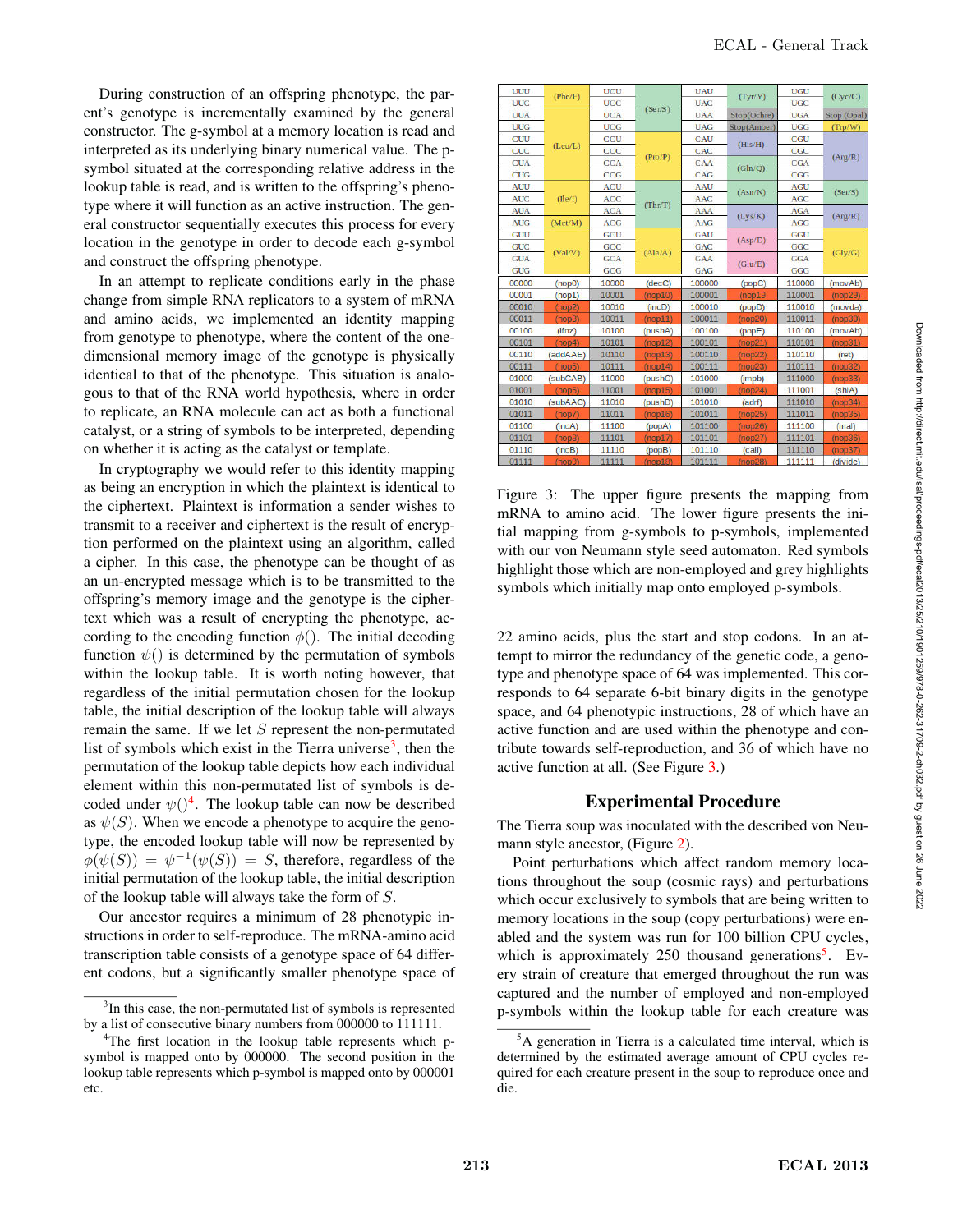counted. Employed p-symbols refer to those which have a functional role in the process of reproduction, while nonemployed p-symbols are included to introduce redundancy and do not actively contribute towards the reproduction process. If a specific p-symbol exists in the lookup table, then there must exist a specific g-symbol which maps onto it. If a p-symbol is absent from the lookup table then it is lost from the genotype-phenotype mapping. With our current mapping system<sup>6</sup>, it is impossible for a p-symbol which is absent in a parents lookup table to be included in its offspring's phenotype (with the exception of random phenotypic perturbations introducing random p-symbols to an offspring).

The population of employed vs. non-employed p-symbols in the lookup table of each creature was then plotted against the time of emergence of that individual, and this process was repeated 4 times.

#### **Results**

#### Standard evolutionary Behaviour

Initial simulations showed evolutionary behaviour similar to that documented in Ray's initial experiments (Ray, 1991). Informational parasitism<sup>7</sup> quickly emerged due to the description of the lookup table being omitted from the genotype. The resulting creature will redirect its CPU to a neighbouring host to facilitate the construction of its phenotype and therefore expend less CPU time per reproduction cycle due to its reduced length. Another evolutionary phenomena typical of Rays experiments is the reduction of creature size by reducing template addresses where possible. Address locations in Tierra are not facilitated via a global address location, but by matching complementary patterns of nop1's and nop0's. While the programmer creating the creature may use an initial template size of four nop instructions, evolution will typically reduce the template size where ever possible, creating shorter and more efficient offspring. Other evolutionary behaviours observed when implementing von Neumann style reproduction are the emergence of pathological constructors (Baugh and McMullin, 2012) and the degeneration to self-copiers within in the platform of Avida (Hasegawa and McMullin, 2012).

#### Evolution of the Genotype-phenotype mapping

The aforementioned evolutionary behaviours have already been studied and documented, and therefore is not of primary concern, so for the remaining experiments the input parameters were edited so that only offspring of the same length as the initial ancestor are allowed to propagate throughout the memory. This will prevent the distraction of known phenomenon occurring and allow us to focus on the specific evolutionary lineages which arise as a direct result of a change in the genotype-phenotype mapping. A change in the genotype-phenotype mapping will be most easily recognised by a change in the lookup table.

Initially, non-fatal inheritable silent perturbations $8$  of the genotype will occur in the description the lookup table. This will alter the genotype-phenotype mapping and allow previously silent g-symbols $9$  to be mapped onto employed psymbols. This allows single employed p-symbols to be mapped onto by multiple g-symbols.

The initial ancestor has 36 silent g-symbols, which are mapped onto 36 different non-employed p-symbols. As neither the silent g-symbols nor the non-employed p-symbols functionally contribute to the reproduction of offspring, the silent mutations that affect which p-symbol the silent gsymbols are mapped onto are random and arbitrary. However it was found that there was a strong bias towards the mapping of silent g-symbols onto employed p-symbols. During an evolutionary run, we see a sharp decrease in the number of non-employed p-symbols within the lookup tables of newly emerging creatures. Eventually, all 36 nonemployed p-symbols are eliminated from the descendants of the initial ancestor, and the 64 positions in their lookup tables will consist almost entirely of employed p-symbols. This result can be seen in Figure 4.

#### **Discussions**

The evolution of the genotype-phenotype mapping will initially be driven predominantly by the underlying physical dynamics of the coding system. The nature of the substitution cypher mapping mechanism employed means that certain perturbations of the lookup table are not directly reversible. This results in a biased drift in the genotype-phenotype mapping, eventually eliminating all non-employed p-symbols from the phenotype by ensuring that they are not mapped onto by any elements of the genotype space.

Figure 5 demonstrates a small section of the lookup table and its description. By studying a creature's lookup table and the lookup table's description, one can deduce the genotype-phenotype mapping that is implemented by that creature. For this small section of the mapping between the g-symbols and p-symbols, we see a set of four g-symbols which are interpreted as 0, 1, 2 and 3, which are mapped onto four p-symbols which are interpreted as nop0, nop1, nop2 and nop3 respectively. The red symbols within the lookup table represent non-employed p-symbols, while the grey symbols within the lookup table's description represent the silent g-symbols which initially map onto a nonemployed p-symbol. Figure  $5(a)$  demonstrates the initial 1st

<sup>6</sup> A mono-alphabetic substitution cipher.

 $7$ Informational parasitism refers to a form of parasitism which accesses and reads a host's memory contents, but does not directly interfere with its functionality.

<sup>&</sup>lt;sup>8</sup>A silent perturbation is one which alters the genotypic sequence, but does not affect the structure of the phenotype.

<sup>&</sup>lt;sup>9</sup>By silent g-symbols, we refer to g-symbols which were initially mapped onto non-employed p-symbols.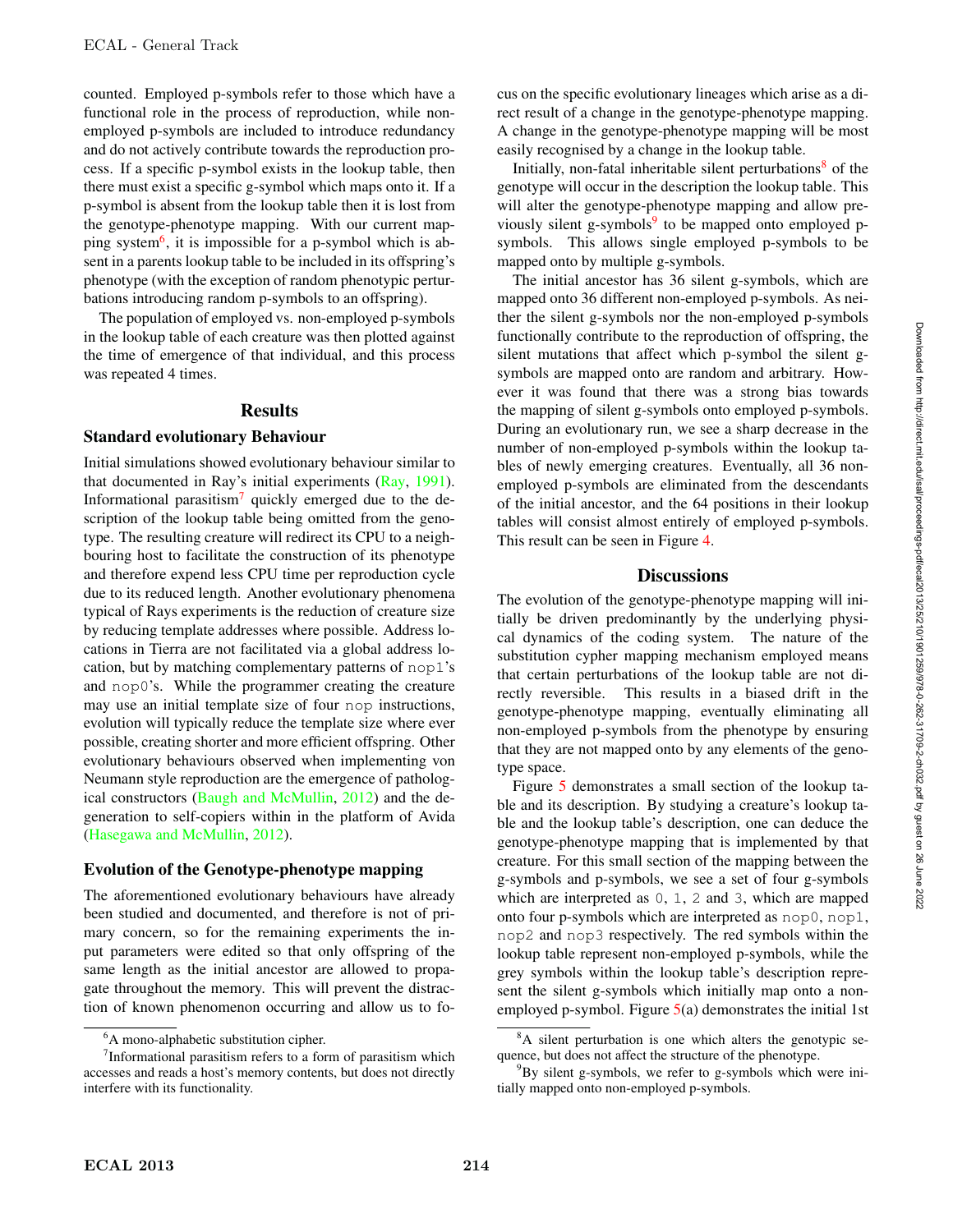

Figure 4: Four evolutionary simulations displaying the number of employed vs. non-employed p-symbols present in the lookup table of strains of newly emerging lineages.

generation ancestor's lookup table and description. We can see here that the mapping is initially injective and surjective (bijective), as each element of the genotype space is mapped onto a different element of the phenotype space. This mapping is also invertible, as it is possible to determine the exact genotypic sequence by analysis of the phenotype alone. This can be denoted by saying that  $P \triangleq \phi(G)$  and  $G \triangleq \psi(P)$ where  $\psi() = \phi^{-1}($ .

Figure 5(b) represents an offspring which experienced a perturbation to the third position in the lookup table's description. For von Neumann reproduction, there is a generation delay between when a perturbation occurs in a genotype and when the perturbation is expressed in the phenotype. When this 2nd generation creature attempts to reproduce, it must first copy its exact genotype to the 3rd generation offspring Figure  $5(c)$ . The 2nd generation creature must then decode its own genotype, and construct the 3rd generation creature's phenotype. However, under construction of the phenotype, when decoding the 2nd position<sup>10</sup> in the lookup table description, the employed p-symbol, nop0, is written to the third position in the lookup table, and the previous non-employed p-symbol, nop2, is lost from the genotypephenotype mapping.

Even if the perturbed position in the lookup table description gets perturbed back to the previous state, Figure 5(d), the non-employed p-symbol does not return to the phenotype. This is because the genotype-phenotype mapping has been changed, and now the silent g-symbol, which initially was mapped onto a non-employed p-symbol, nop2, is now mapped onto an employed p-symbol, nop0.

We also see that the mapping is now non-injective and non-surjective, as an element of the phenotype space, nop0, is mapped onto more than one element of the genotype space, 0 and 2. Furthermore, an element of the phenotype space, nop2, is not mapped onto by any element of the genotype space. This renders the mapping invertible, as it is now impossible to determine the exact genotypic sequence via inspection of the phenotype alone as  $\psi() \neq \phi^{-1}($  as now  $G = \psi^*(P)$ .

The only method in which a lost non-employed p-symbol can return to the lookup table is via a genotypic perturbation, which returns the lookup table description to its previous state, followed by a phenotypic perturbation, which directly introduces the lost non-employed p-symbol to the lookup table. Due to this level of ease at which a non-employed psymbol can be lost, and the level of difficulty required to reintroduce the non-employed p-symbol to the mapping, there is a strong immediate bias present, which quickly eliminates all non-employed p-symbols from the lookup table.

This feature of the implemented mapping system demonstrates how *phenotypic* perturbations are inheritable under the circumstance that the perturbation affects the function

<sup>10</sup>Using zero-based indexing.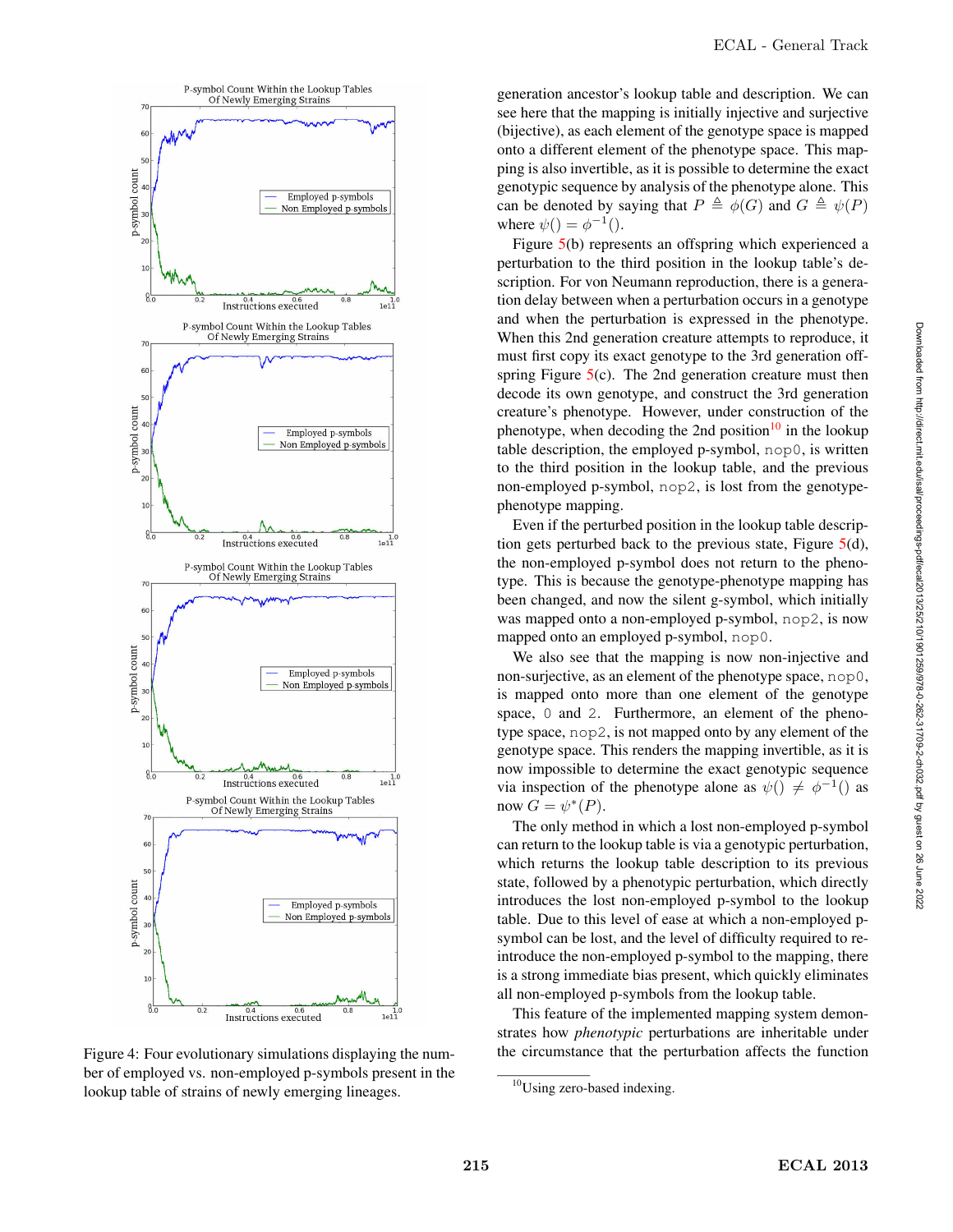

Figure 5: Perturbations to the lookup table description

 $\psi$ (). If we have a machine  $X = (A' + B + C + D) +$  $\phi(A+B+C+D)$ , where A' represents a general constructor with a changed genotype-phenotype mapping  $\psi^*($ , then this perturbation will be inherited to the offspring phenotype only if  $\psi^*(G') = \psi(G')$ , where  $G' = \phi(A' + B + C + D)$ . In other words, this demonstrates an instance of Lamarkian inheritance, where a perturbation of the phenotype is passed down to future generations without any change to the genotype. However, in order for this to occur, the perturbation must affect the component of the phenotype which decodes the genotype, such that the genotype will now be decoded to give rise to the new perturbed phenotype.

Mutational robustness and Darwinian selection. Darwinian selection may then sharpen the genotype-phenotype mapping, and create a more mutationally robust genotype. The allocation in which silent g-symbols are mapped upon employed p-symbols may be subject to Darwinian selection. Following a perturbation to a g-symbol, a phenotype may still preserve form if both g-symbols transcribes to the same p-symbol.

If there was no redundancy in the genotype space, then the mapping cannot incorporate inherent mechanism to ensure stability to perturbations and help the phenotype preserve its form under inheritable variation. Every p-symbol will have the same robustness to mutation, no matter how frequently its description occurs in the genotype, or how imperative it is to the correct operation of the phenotype.

For our experiments, we only have 28 employed psymbols, but 64 g-symbols. Darwinian selection may select how the silent g-symbols are mapped upon the employed psymbols. A p-symbol which is very common within the phenotype, has a high probability of having its description perturbed within the genotype. If a large percentage of the silent g-symbols are mapped upon the most frequent, employed psymbols, then the phenotype will have an increased probability of holding form following an inheritable perturbation to the genotype. To test this hypothesis, a creature was

engineered with a non-surjective genotype-phenotype mapping. All silent g-symbols were mapped onto the employed p-symbol, nop0. nop0 is very frequent throughout the phenotype, as it is used for template addressing. The mutational robustness of nop0's description has now greatly increased, as there are 36 possible perturbations which will still allow the phenotype to preserve form. The Tierra soup was inoculated with two von Neumann self-reproducers, the original ancestor with a surjective genotype-phenotype mapping, and the engineered ancestor with the non-surjective genotypephenotype mapping. The two creatures used different address templates, so that the descendants of each ancestor could be distinguished from each other. This simulation was run for 100 billion instructions and the experiment was repeated 100 times. It was found that in 76 instances the initial ancestor was driven to extinction, while in 24 instances the engineered ancestor with the non-surjective genotypephenotype mapping was driven to extinction. These preliminary tests show that there may be a selective advantage for distributing the silent g-symbols amongst the most frequently occurring employed p-symbols, and therefore room for Darwinian selection to guide the evolution of the genotype-phenotype mapping. However, this work is pending and requires further experimentation.

The Tierra source code for these experiments along with the analysing software can be found at:  $h \text{ttp}$ ://alife. rince.ie/evosym/alife\_2013\_dbbm.zip.

Acknowledgements. This work has been supported by the European Complexity Network (Complexity-NET) through the Irish Research Council for Science and Technology (IRCSET) under the collaborative project EvoSym. Computing facilities were facilitated by The Irish Centre for High-End Computing (ICHEC).

# References

- Baugh, D. and McMullin, B. (2012). The emergence of pathological constructors when implementing the von neumann architecture for self-reproduction in tierra. In *From Animals to Animats 12*. Springer.
- Hasegawa, T. and McMullin, B. (2012). Degeneration of a von neumann self-reproducer into a self-copier within the avida world. In *From Animals to Animats 12*, pages 230–239. Springer.
- McMullin, B. (2000). John von neumann and the evolutionary growth of complexity: Looking backward, looking forward. *Artificial Life*, 6(4):347–361.
- McMullin, B. (2012). Architectures for self-reproduction: Abstractions, realisations and a research program. In *Artificial Life 13*, pages 83–90.
- Ray, T. (1991). An approach to the synthesis of life. *Artificial life II*, 10:371408.